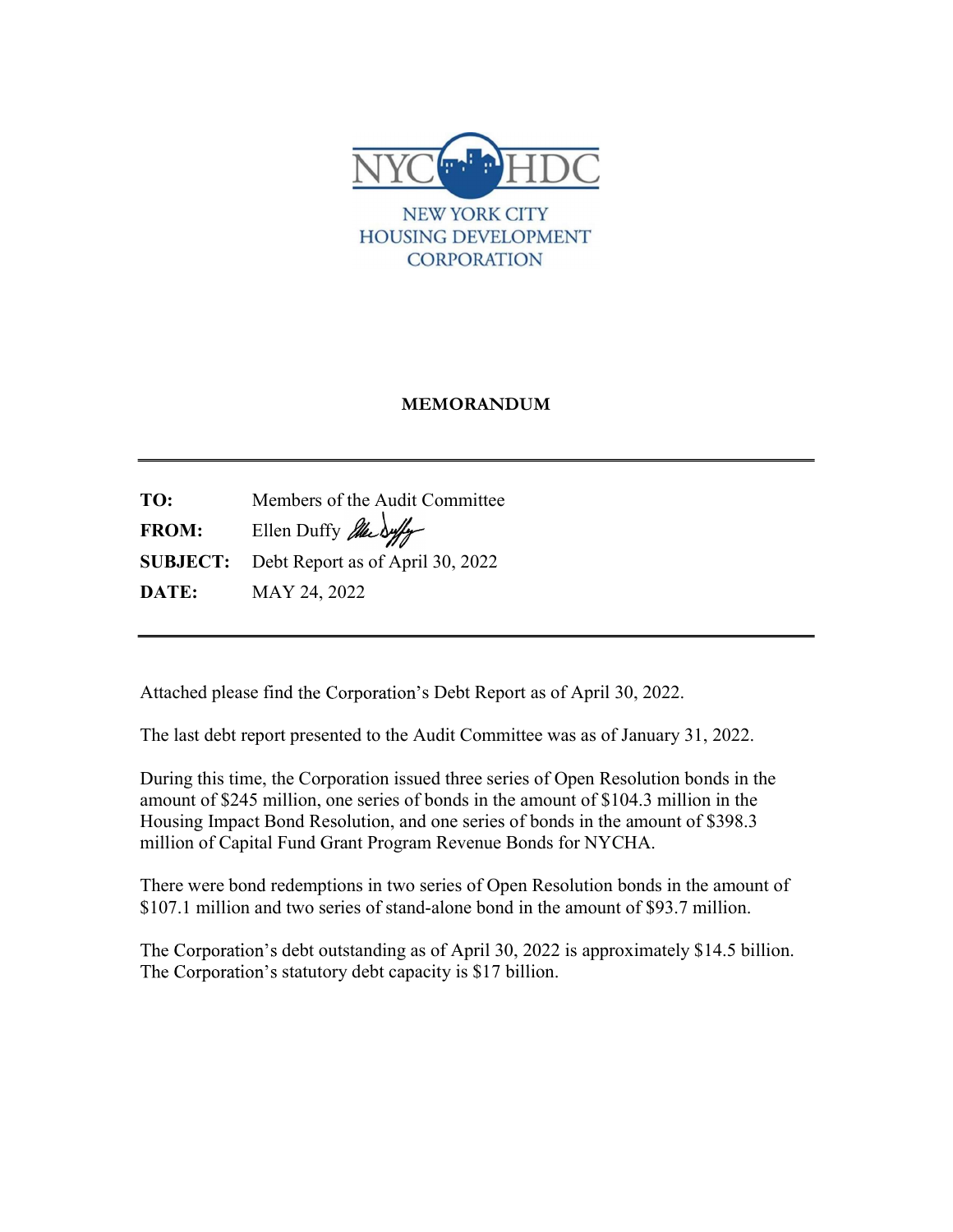### **HDC Debt -- Monthly Report of April 30, 2022**

| <b>Total HDC Debt</b>                                           |                        |         |                               |                |                          |         |                              |         |                         |                |                             |                |                           |         |
|-----------------------------------------------------------------|------------------------|---------|-------------------------------|----------------|--------------------------|---------|------------------------------|---------|-------------------------|----------------|-----------------------------|----------------|---------------------------|---------|
|                                                                 | <b>Open Resolution</b> |         | <b>New Issue Bond Program</b> |                | <b>Stand-Alone Bonds</b> |         | <b>MF Secured Resolution</b> |         | MF Pass-Thru Resolution |                | <b>Housing Impact Bonds</b> |                | <b>Total HDC Bonds</b>    |         |
| Outstanding<br>Principal                                        | <b>Amount</b>          | Percent | Amount                        | <b>Percent</b> | <b>Amount</b>            | Percent | <b>Amount</b>                | Percent | Amount                  | <b>Percent</b> | <b>Amount</b>               | <b>Percent</b> | <b>Amount</b>             | Percent |
| <b>Fixed Rate</b>                                               | 8.151.480.000          | 81.07%  | 131,280,000                   | 100%           | 1,706,276,742 (1)        | 48.66%  | 19,555,000                   | 100%    | 53,673,749              | 100%           | 768.315.000.00              | 100.00%        | 10.830.580.491.21         | 74.52%  |
| Var-Term                                                        | 381,330,000            | 3.79%   |                               | 0%             | 83,240,000               | 2.37%   |                              | 0%      |                         | 0%             |                             |                | 464.570.000.00            | 3.20%   |
| Var-Index (2)                                                   | 369,160,000            | 3.67%   |                               | 0%             | 54,395,000 (3)           | 1.55%   |                              | 0%      |                         | 0%             |                             |                | 423,555,000.00            | 2.91%   |
| <b>VRDO</b>                                                     | 366,000,000            | 3.64%   |                               | 0%             | 1,662,825,000            | 47.42%  |                              | 0%      |                         | 0%             |                             |                | 2,028,825,000.00          | 13.96%  |
| <b>SOFR</b>                                                     | 786.340.000            | 7.82%   |                               | 0%             |                          | 0.00%   |                              | 0%      |                         | 0%             |                             |                | 786,340,000.00            | 5.41%   |
| Total                                                           | 10,054,310,000         | 100.00% | 131,280,000                   | 100%           | 3,506,736,742            | 100.00% | 19,555,000                   | 100%    | 53,673,749              | 100%           | 768,315,000.00              | 100.00%        | 14,533,870,491.21         | 100.00% |
| Draw Down Bond Allocations                                      |                        |         |                               |                |                          |         |                              |         |                         |                |                             |                | 0.00                      |         |
| Government Debt Obligation Allocation<br><b>Statutory Limit</b> |                        |         |                               |                |                          |         |                              |         |                         |                |                             |                | 0.00<br>17,000,000,000.00 |         |

Remaining Capacity 2,466,129,508.79 14.51%

### **Open Variable Rate Exposure**

|                              |                   | Mortgage            | Cash & Inv     |     | <b>Bond</b>     | <b>Rate Reset</b>                 | Tax           | <b>Bond</b> | <b>Bond</b>         | Avg.             | Mortgage            | Loan            | <b>Average Asset</b> | (4) |
|------------------------------|-------------------|---------------------|----------------|-----|-----------------|-----------------------------------|---------------|-------------|---------------------|------------------|---------------------|-----------------|----------------------|-----|
| Series                       | <b>Bond Total</b> | <b>Loan Balance</b> | <b>Balance</b> |     | <b>Maturity</b> | Period/ Index                     | <b>Status</b> | Rate        | <b>Interest Due</b> | <b>Loan Rate</b> | <b>Interest Due</b> | Spread          | <b>Parity Ratio</b>  |     |
| Var-Index                    |                   |                     |                |     |                 |                                   |               |             |                     |                  |                     |                 |                      |     |
| 2002 C                       | 33,080,000        | 12,083,598          | 277,400        |     | 2034            | Quarterly/ 3 M FHLB Rate + 30 bps | Taxable       | 0.52%       | 42,839              | 6.45%            | 194,921             | 152,082 (5)     |                      |     |
| 2008 E                       | 78,495,000        | 28,039,019          | 578,498        |     | 2037            | Quarterly/ 3 M FHLB Rate + 30 bps | Taxable       | 0.52%       | 101,651             | 2.72%            | 190,469             | 88,818 (5)      | 152.7755%            |     |
| 2008 F                       | 66,585,000        | 60,309,945          | 4,926,195      |     | 2041            | Quarterly/ 3 M FHLB Rate + 30 bps | Taxable       | 0.52%       | 86,228              | 6.45%            | 972,679             | 886,451 (5)     |                      |     |
| 2021 E                       | 39,825,000        | 38,778,388          | 3,869,415      | (6) | 2050            | Quarterly Avg SOFR rate +75 bps   | Taxable       | 0.80%       | 79,531              | 6.03%            | 584,924             | 505,393 (6)     |                      |     |
| 2008-2018 Consolidate Series | 646,515,000       | 1,097,146,585       | 74,735,135     | (6) | 2050            | Quarterly Avg SOFR rate +75 bps   | Taxable       | 0.80%       | 1,291,090           | 1.97%            | 5,409,207           | $4,118,116$ (6) |                      |     |
| 2021 L                       | 100,000,000       | 41,758,138          | 405,911        |     | 2061            | Quarterly Avg SOFR rate +76 bps   | Taxable       | 0.81%       | 202,075             | 4.46%            | 465,102             | 263,027         |                      |     |
| Total                        | 864,500,000       | 1,236,357,533       | 84,792,553     |     |                 |                                   |               |             | 1,803,413           |                  | 7,817,301           | 6,013,888       |                      |     |
| Var-Index Pass -Through      |                   |                     |                |     |                 |                                   |               |             |                     |                  |                     |                 |                      |     |
| 2016 J-1                     | 161,500,000       |                     | 2,818,956      | (7) | 2052            | Quarterly/ 3 M LIBOR + 68 bps     | Taxable       | 1.00%       |                     | 1.00%            |                     |                 |                      |     |
| 2016 J-2                     | 29,500,000        |                     | 174,742        | (7) | 2052            | Quarterly/ 3 M LIBOR + 68 bps     | Tax-Exempt    | 1.00%       |                     | 1.00%            |                     |                 |                      |     |
| <b>Total</b>                 | 191,000,000       |                     | 2,993,698      |     |                 |                                   |               |             |                     |                  |                     |                 |                      |     |
| <b>VRDO</b>                  |                   |                     |                |     |                 |                                   |               |             |                     |                  |                     |                 |                      |     |
| 2019 A-4                     | 30,000,000        | 25,474,456          | 5,467,953      |     | 2058            | VRDO (Royal Bank of Canada)       | Tax-Exempt    | 0.18%       | 13,500              | 4.44%            |                     |                 |                      |     |
| 2019 E-3                     | 45,000,000        | 42,484,958          | 3,029,785      |     | 2059            | VRDO (Royal Bank of Canada)       | Tax-Exempt    | 0.17%       | 19,125              | 2.75%            |                     |                 |                      |     |
| 2020 E                       | 11,510,000        | 11,322,102          | 1,118,153      |     | 2050            | VRDO (Royal Bank of Canada)       | Tax-Exempt    | 0.19%       | 5,467               | 4.75%            |                     |                 |                      |     |
| 2020 F-2                     | 38,490,000        | 37,123,332          | 4,346,890      |     | 2060            | VRDO (Royal Bank of Canada)       | Taxable       | 0.13%       | 12,509              | 4.76%            |                     |                 |                      |     |
| 2020 1-3                     | 80,000,000        | 59,544,518          | 10,056,413     |     | 2060            | VRDO (TD Bank, N.A.)              | Tax-Exempt    | 0.15%       | 30,000              | 2.08%            |                     |                 |                      |     |
| 2021 F-3                     | 100,000,000       | 38,758,766          | 62,866,103     |     | 2061            | VRDO (Barclays Bank PLC)          | Tax-Exempt    | 0.16%       | 40,000              | 2.90%            |                     |                 |                      |     |
| 2021 K-3                     | 50,000,000        | 10,394,366          | 39,605,211     |     | 2060            | VRDO (Barclays Bank PLC)          | Tax-Exempt    | 0.16%       | 20,000              | 4.13%            |                     |                 |                      |     |
| Total                        | 355,000,000       | 225.102.498         | 126,490,508    |     |                 |                                   |               |             |                     |                  |                     |                 |                      |     |





**Rates of the Index Floating Bonds:**

Debt Issuance / Key Events

**Remarketing in April:**

3 M LIBOR - current (05/16/2022)<br>1 M LIBOR - current (05/16/2022)<br>2 current (05/16/2022) 1 M LIBOR - current (05/16/2022)<br>
7 D SIFMA - current (05/16/2022)

**Debt Issuance in April: 461,225,000.00** 2022 A NYCHA Capital Fund 398,265,000.00<br>2022 B-1 51,960,000.00<br>2022 B-2 11,000,000.00

**Draw Down Advances in April: 0.00**

51,960,000.00<br>11,000,000.00

| . . |
|-----|

(1) Includes Debta of Structured as a pass-1ntu deal and the borower is reader of from the Open Resolution.<br>
(2) Includes DD Bonds & certain Debt Obligation. (3) Includes DD Bonds & certain Debt Obligation. (3) Includes DD